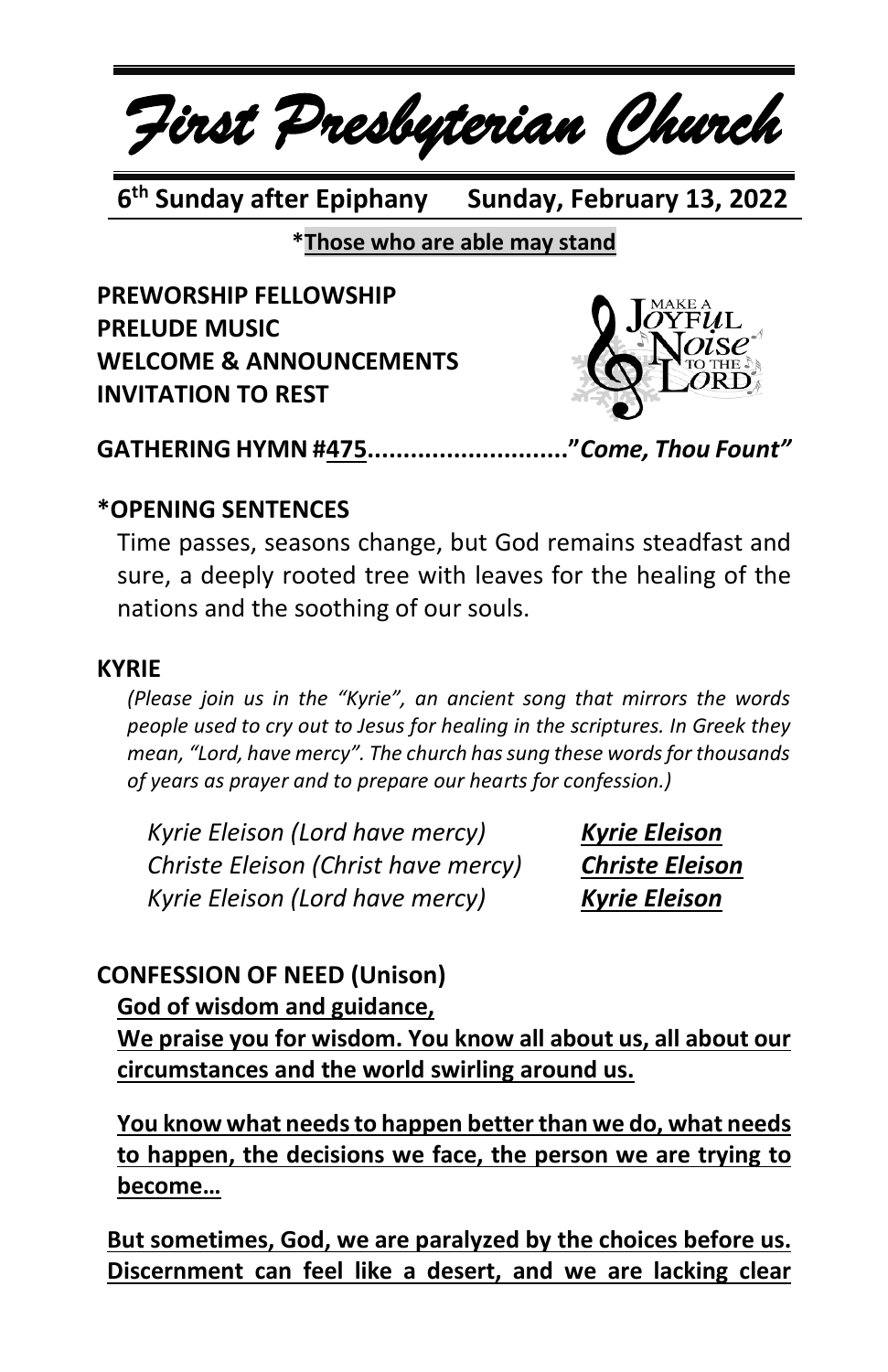**direction, knowledge, and support. We feel lost, afraid, alone. We strain our eyes for a sign… now sure of some of what we see are mirages.**

**But even in these moments, we summon thanksto you, God. We know in time you will disperse the clouds from our eyes, unplug our hearts, crack open our minds and tune us into your voice.**

**We believe that your Spirit comes with wind and water to pull us in your direction. But we need you to help us see what you want us to do, then give us the courage to do what we see. We need you to open our eyes to those you have placed in our lives, people exuding your loving care in this time of searching. We need you to give us holy clarity in the details of our choices. Whatever the path before us, may we seek you in it. May we choose the bigger life with trust in our Guide…**

## **Amen.**

#### **KYRIE**

*Kyrie Eleison (Lord have mercy) Kyrie Eleison Christe Eleison (Christ have mercy) Christe Eleison Kyrie Eleison (Lord have mercy) Kyrie Eleison*

# **SILENCE FOR CONFESSION AND RESTING IN GOD'S GRACE**

# **DECLARATION OF GRACE (Responsive)**

The words of Isaiah declared, "And when you turn to the right or when you turn to the left, your ears shall hear a word behind you, saying, "this is the way, walk in it". May you know the grace of God meets you wherever you are no matter where you have been. You are forgiven and free to keep going.

# **Amen.**

**\*RESPONSE HYMN #519***........................ ."You Are My All in All"*

## **\*SHARING THE PEACE OF CHRIST**

The Peace of Christ be with you! **And Also, with you!** Let us share a sign of God's peace with one another.

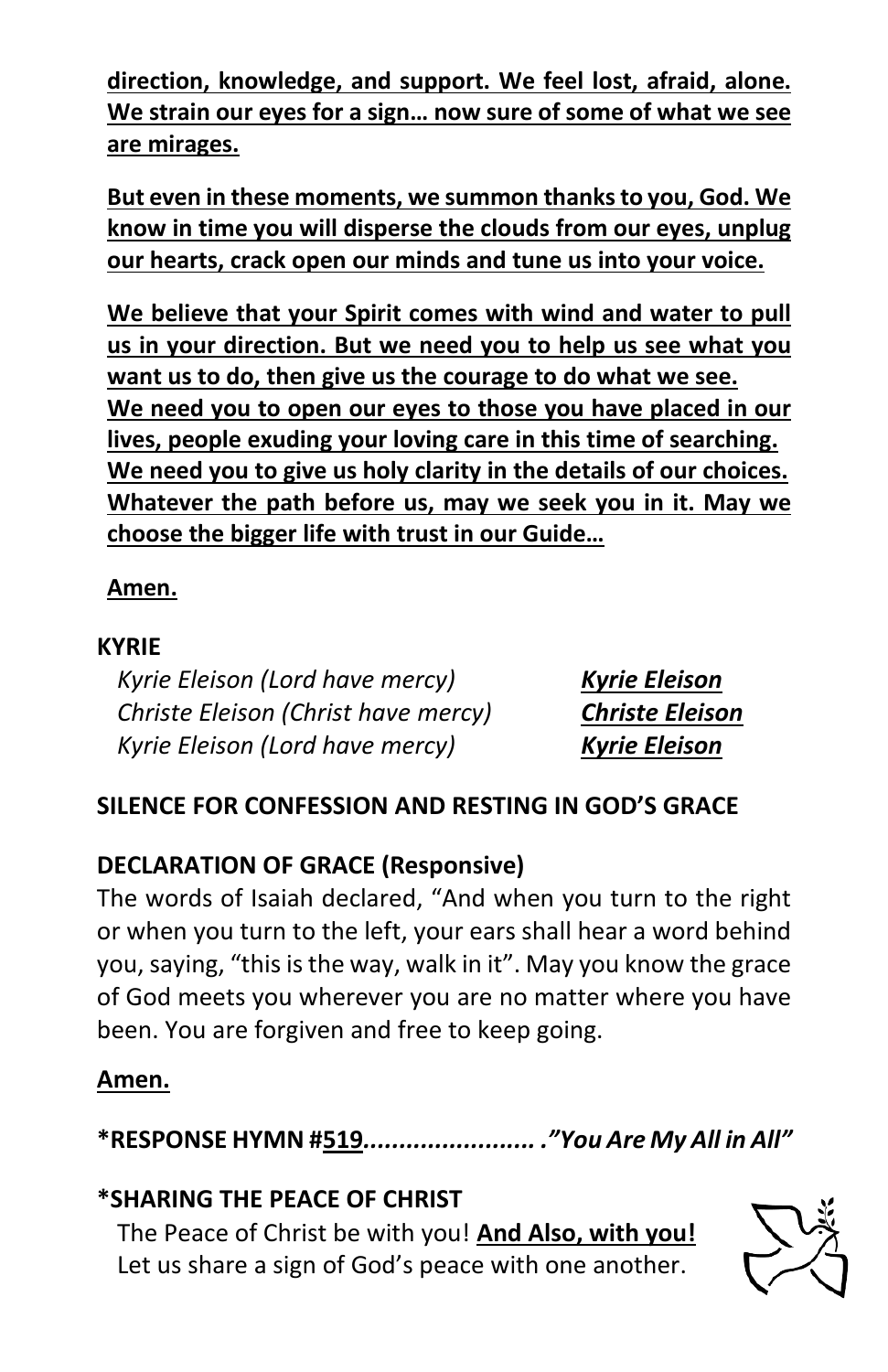## **PRAYER FOR ILLUMINATION (Unison)**

**Holy Spirit, help us hear your voice beyond our inability to hear and understand your word beyond any speaker's ability to explain. Through your word, speak to our hearts even if our heads are not ready to listen.**

**Amen.**

#### **SCRIPTURE**

**FIRST READING ............................. Jeremiah 17:5-10 (pg 799)** *Leader: The Word of the Lord.* **People: Thanks be to God!**

**SECOND READING..................1 Corinthians 15:12-20 (pg 185)** *Leader: The Word of the Lord.* **People: Praise to You, O Christ**

**SERMON** *Dialogue Sermon with Pastor Greg & Pastor Mike*

## **SILENCE FOR REFLECTION**

**\*HYMN OF THE DAY #192.........................***"Shine, Jesus, Shine"*

#### **PRAYERS OF THE PEOPLE**

Lord in your Mercy. **Hear our Prayer.**

## **THE LORD'S PRAYER (forgive us our "sins")**

# **\*BLESSING AND CHARGE (Responsive)**  Beloved children of God receive the gift of the Holy Spirit, the grace of Jesus Christ, and the blessing of the Lord forever. **Alleluia! Amen.**

**\*CLOSING HYMN #353................................."***My Hope Is Built"*

## **\*DISMISSAL (Responsive)**

Go in peace to love and serve the Lord. **Thanks be to God. Amen.**

*\_\_\_\_\_\_\_\_\_\_\_\_\_\_\_\_\_\_\_\_\_\_\_\_\_\_\_\_\_\_\_\_\_\_\_\_\_\_\_\_\_*

**\*POSTLUDE**